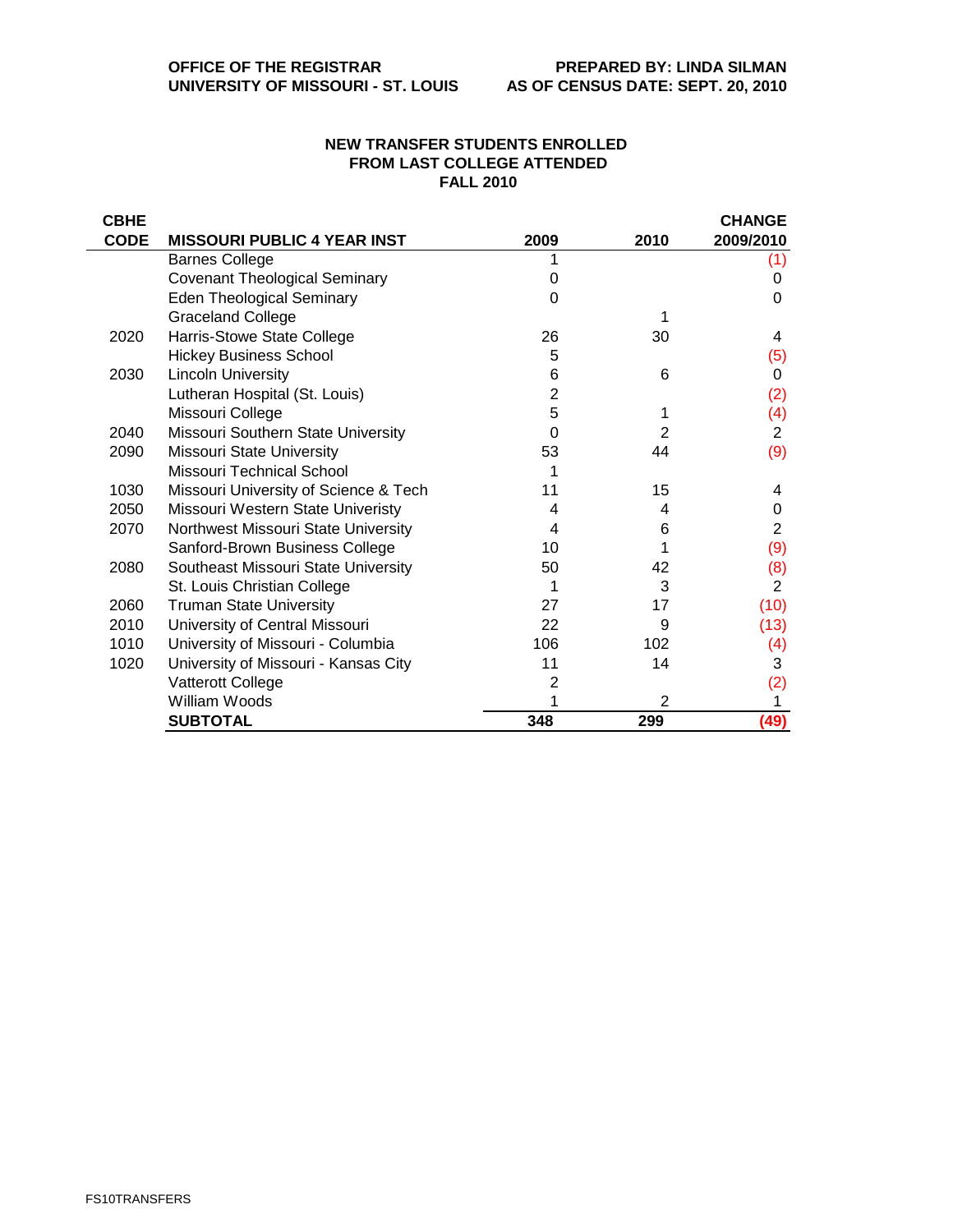| <b>CBHE</b> |                                           |      |      | <b>CHANGE</b> |
|-------------|-------------------------------------------|------|------|---------------|
| <b>CODE</b> | <b>MISSOURI PUBLIC TWO-YEAR INST</b>      | 2009 | 2010 | 2009/2010     |
|             | Crowder College                           |      |      |               |
| 3020        | <b>East Central College</b>               | 13   | 15   | 2             |
| 3030        | Jefferson College                         | 53   | 74   | 21            |
| 3050        | <b>Longview Community College</b>         |      |      | O             |
|             | Maple Woods Community College             |      |      | 0             |
| 3090        | Mineral Area College                      | 14   | 12   | (2)           |
| 3100        | <b>Moberly</b>                            | 10   | 13   | 3             |
|             | North Central Missouri College            |      |      | (1)           |
| 3025        | <b>Ozark Technical Communtiy College</b>  | 3    | 6    | 3             |
|             | Penn Valley                               | 3    |      | (2)           |
| 3105        | St. Charles County Community College      | 174  | 188  | 14            |
|             | St. Louis College of Health Careers       |      |      |               |
| 3120        | St. Louis Community College - Florissant  | 162  | 186  | 24            |
| 3140        | St. Louis Community College - Meramec     | 244  | 278  | 34            |
|             | St. Louis Community College - Wildwood    | 28   | 22   | (6)           |
| 3130        | St. Louis Communtiy College - Forest Park | 136  | 168  | 32            |
|             | <b>State Fair Community College</b>       | 2    | 3    |               |
| 3160        | <b>Three Rivers Community College</b>     | 3    |      | (2)           |
|             | <b>SUBTOTAL</b>                           | 848  | 971  | 121           |
|             |                                           |      |      |               |

| <b>CBHE</b> |                                                               |                |                | <b>CHANGE</b>  |
|-------------|---------------------------------------------------------------|----------------|----------------|----------------|
| <b>CODE</b> | <b>MISSOURI PRIVATE FOUR-YEAR INST</b>                        | 2009           | 2010           | 2009/2010      |
|             | Avila College                                                 |                |                | (1)            |
|             | Central Christian College of the Bi                           | 0              |                | 0              |
| 5030        | <b>Central Methodist University</b>                           | 3              | 6              | 3              |
|             | Chamberlain College of Nursing                                | 3              | $\overline{2}$ | (1)            |
| 5040        | Columbia College                                              | 9              | 12             | 3              |
|             | College of the Ozarks                                         | 1              |                | (1)            |
| 5050        | <b>Culver-Stockton College</b>                                | 3              | 4              | 1              |
|             | Devry Institute of Technology                                 |                |                | (1)            |
| 5060        | <b>Drury Univeristy</b>                                       | 1              | 1              | 0              |
| 5080        | Fontbonne College                                             | 20             | 13             | (7)            |
| 5090        | Hannibal-Lagrange College                                     | 1              |                | (1)            |
|             | Jewish Hosp College of Nursing Allied                         | 0              | $\overline{2}$ | $\overline{c}$ |
|             | Kansas City Art Institute                                     | 0              |                | $\mathbf 0$    |
| 5100        | <b>Lindenwood University</b>                                  | 27             | 21             | (6)            |
|             | Logan College of Chiropractice                                | 1              |                | (1)            |
| 5110        | Maryville University of St. Louis                             | 13             | $\overline{7}$ | (6)            |
| 5120        | <b>Missouri Baptist University</b>                            | 8              | 9              | 1              |
| 5130        | Missouri Valley College                                       | 1              |                | (1)            |
| 5140        | Park College                                                  | 0              | $\overline{2}$ | $\overline{c}$ |
| 5150        | <b>Rockhurst College</b>                                      | $\overline{2}$ | 3              | 1              |
| 4020        | Saint Louis University Main Campus                            | 41             | 45             | 4              |
| 5170        | <b>Southwest Baptist University</b>                           | 1              | 3              | $\overline{2}$ |
|             | St. Louis College of Pharmacy                                 | 3              | 4              | 1              |
| 5180        | <b>Stephens College</b>                                       | $\Omega$       | 1              | 1              |
| 4030        | <b>Washington University</b>                                  | 13             | 16             | 3              |
| 5200        | <b>Webster University</b>                                     | 35             | 26             | (9)            |
| 5210        | Westminister College                                          | 3              | $\overline{2}$ | (1)            |
| 5220        | William Jewel College                                         |                | 1              | 0              |
|             | <b>SUBTOTAL</b>                                               | 192            | 180            | (12)           |
| <b>CBHE</b> |                                                               |                |                | <b>CHANGE</b>  |
| <b>CODE</b> | <b>MISSOURI PRIVATE TWO-YEAR INST</b>                         | 2009           | 2010           | 2009/2010      |
|             | n.<br>$\sim$ $\mu$ .<br>$0.116 \pm 0.01$<br><b>The Barrio</b> |                |                |                |

Barnes-Jewish College, Goldfarb Sch 0 1 1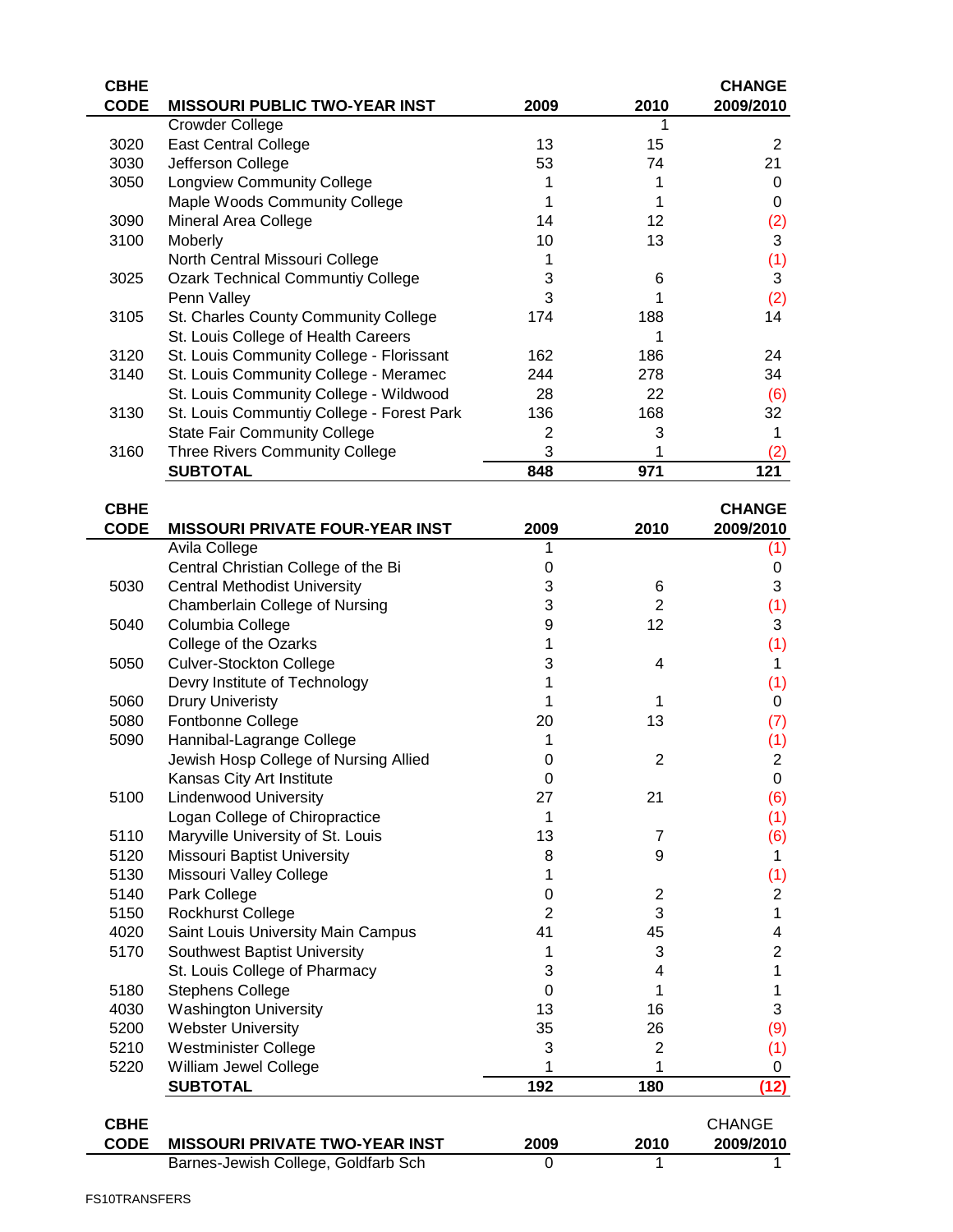|      | <b>Cottey College</b><br><b>Cox College of Nursing and Helath</b> |                         | 1<br>1                  |                |
|------|-------------------------------------------------------------------|-------------------------|-------------------------|----------------|
|      | <b>ITT Technical Institute Earth City</b>                         | $\overline{2}$          | $\overline{2}$          |                |
|      | Missouri Baptist Med Ctr School of                                | 0                       |                         | 0              |
|      | Ranken Technical Institute                                        | 8                       | 8                       | $\pmb{0}$      |
|      | Southeast Hospital College of Nursing                             |                         | 1                       |                |
| 6050 | Wentworth Military Academy                                        | $\boldsymbol{0}$        |                         | 0              |
|      | <b>SUBTOTAL</b>                                                   | 10                      | 14                      | $\overline{1}$ |
|      | <b>MISSOURI GRAND TOTAL</b>                                       | 1,398                   | 1,464                   | 61             |
|      | <b>OUT-OF-STATE INSTITUTIONS</b>                                  |                         |                         | <b>CHANGE</b>  |
|      | <b>By Leading Institutions</b>                                    | 2009                    | 2010                    | 2009/2010      |
|      | Alabama                                                           | 9                       | 8                       | (1)            |
|      | Alaska                                                            | 1                       | 1                       | 0              |
|      | Ariziona                                                          | 10                      | 8                       | (2)            |
|      | Arkansas                                                          | 1                       | 12                      | 11             |
|      | California                                                        | 11                      | 8                       | (3)            |
|      | Colorado                                                          | 7                       | 6                       | (1)            |
|      | Connecticut                                                       | 1                       |                         | (1)            |
|      | District of Columbia                                              | 0                       | $\overline{c}$          | $\overline{c}$ |
|      | Florida                                                           | 5                       | 13                      | 8              |
|      | Georgia                                                           | $\overline{7}$          | 6                       | (1)            |
|      | Hawaii                                                            | 1                       | $\overline{2}$          | 1.             |
|      | Idaho                                                             | 1                       |                         | (1)            |
|      | Illinois                                                          | 123                     | 124                     | 1              |
|      | Indiana                                                           | 11                      | 13                      | $\mathbf{2}$   |
|      | lowa                                                              | 6                       | 8                       | $\overline{2}$ |
|      | Kansas                                                            | 28                      | 16                      | (12)           |
|      | Kentucky                                                          | $\overline{7}$          | 8                       | 1              |
|      | Louisiana                                                         | 5                       | $\overline{c}$          | (3)            |
|      | Maryland                                                          | 5                       | 6                       | 1.             |
|      | Massachusetts                                                     | $\overline{c}$          | $\overline{c}$          | 0              |
|      | Michigan                                                          | 6                       | 4                       | (2)            |
|      | Minnesota                                                         | $\overline{7}$          | 3                       | (4)            |
|      | Mississippi                                                       | 7                       | $\overline{\mathbf{c}}$ | (5)            |
|      | Nebraska                                                          | $\overline{2}$          | 1                       | (1)            |
|      | Nevada                                                            | $\overline{\mathbf{c}}$ |                         | (2)            |
|      | New Hampshire                                                     | $\mathbf 0$             |                         | 0              |
|      | New Jersey                                                        | 1                       | 1                       | 0              |
|      | New Mexico                                                        | 0                       | 3                       | 3              |
|      | New York                                                          | 5                       | 6                       | 1              |
|      | North Carolina                                                    | 3                       | 1                       | (2)            |
|      | North Dakota                                                      | 0                       | $\overline{2}$          | $\overline{2}$ |
|      | Ohio                                                              | 8                       | 9                       | 1              |
|      | Oklahoma                                                          | 6                       | 5                       | (1)            |
|      | Oregon                                                            | 1                       |                         | (1)            |
|      | Pennsylvania                                                      | 3                       | 1                       | (2)            |
|      | South Carolina                                                    | 3                       | 1                       | (2)            |
|      | South Dakota                                                      | $\mathbf 0$             | 1                       | 1.             |
|      | Tennessee                                                         | 10                      | 9                       | (1)            |
|      | Texas                                                             | 13                      | 13                      | 0              |
|      | Utah                                                              | $\overline{7}$          | 1                       | (6)            |
|      | Vermont                                                           | 0                       |                         | 0              |
|      | Virginia                                                          | 4                       | 4                       | 0              |
|      | Washington                                                        | $\boldsymbol{0}$        | $\overline{2}$          | $\overline{2}$ |
|      | West Virginia                                                     | 0                       | 1                       | 1              |
|      | Wisconsin                                                         | 4                       | 6                       | $\overline{2}$ |
|      | Wyoming                                                           | 0                       | 1                       | 1              |